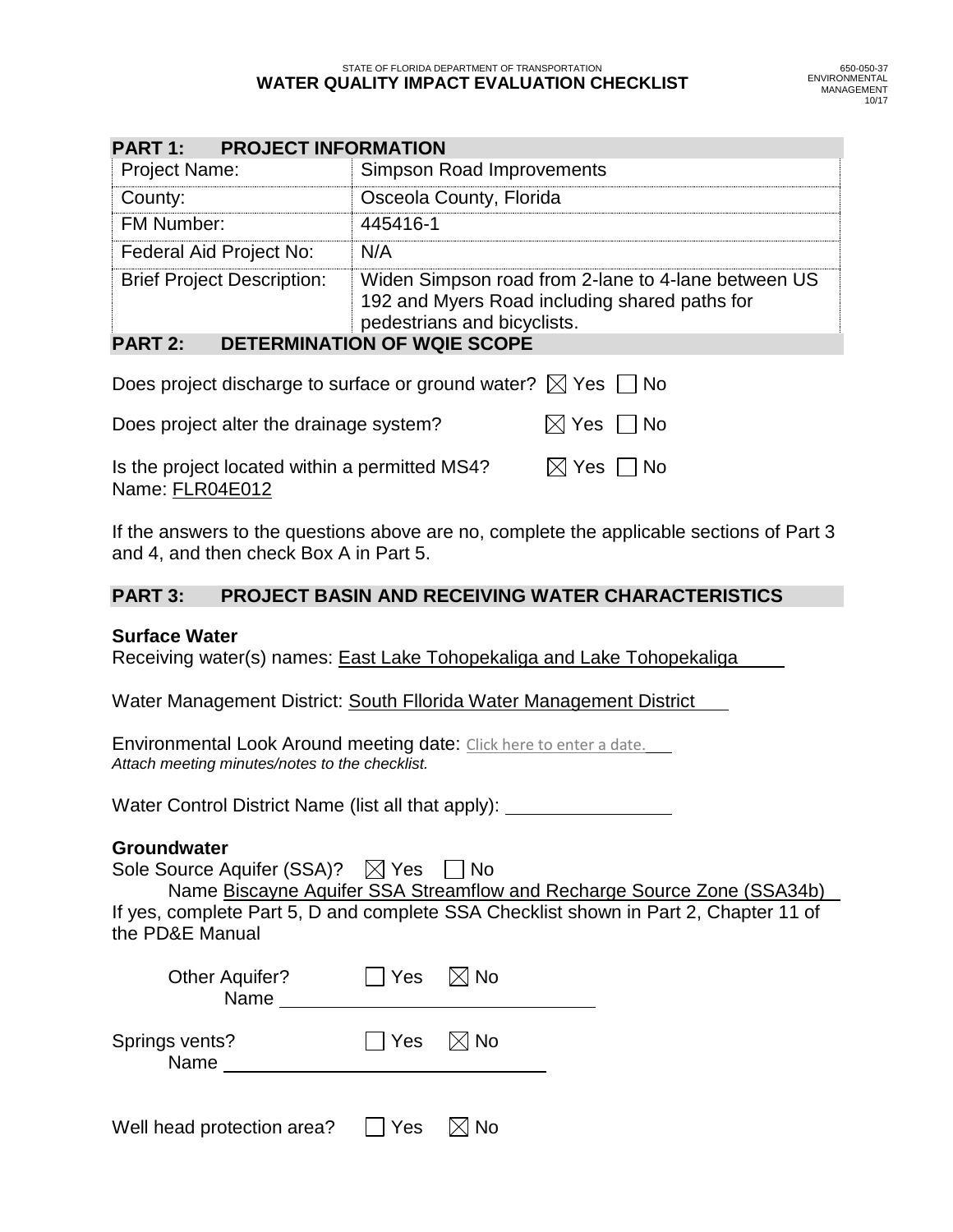| <b>Name</b>           |                           |  |
|-----------------------|---------------------------|--|
| Groundwater recharge? | $\Box$ Yes $\boxtimes$ No |  |
| Name                  |                           |  |

Notify District Drainage Engineer if karst conditions are expected or if a higher level of treatment may be needed due to a project being located within a WBID verified as Impaired in accordance with Chapter 62-303, F.A.C.

Date of notification: Click here to enter a date.

## **PART 4: WATER QUALITY CRITERIA**

List all WBIDs and all parameters for which a WBID has been verified impaired, or has a TMDL in **[Table 1](#page-3-0)**. This information should be updated during each re-evaluation as required.

Note: If BMAP or RAP has been identified in **[Table 1](#page-3-0)**, **[Table 2](#page-4-0)** must also be completed. *Attach notes or minutes from all coordination meetings identified in [Table 2](#page-4-0).*

| EST recommendations confirmed with agencies?                                                  | Yes $\boxtimes$ No        |
|-----------------------------------------------------------------------------------------------|---------------------------|
| <b>BMAP Stakeholders contacted:</b>                                                           | $\Box$ Yes $\boxtimes$ No |
|                                                                                               |                           |
|                                                                                               |                           |
| TMDL program contacted:                                                                       | $\Box$ Yes $\boxtimes$ No |
| <b>RAP Stakeholders contacted:</b>                                                            | $\Box$ Yes $\boxtimes$ No |
|                                                                                               |                           |
|                                                                                               |                           |
| Regional water quality projects identified in the ELA                                         | $\Box$ Yes $\boxtimes$ No |
| If yes, describe:                                                                             |                           |
|                                                                                               |                           |
|                                                                                               |                           |
| Potential direct effects associated with project construction<br>and/or operation identified? | Yes $\boxtimes$ No        |
| If yes, describe:                                                                             |                           |
|                                                                                               |                           |

Discuss any other relevant information related to water quality including Regulatory Agency Water Quality Requirements.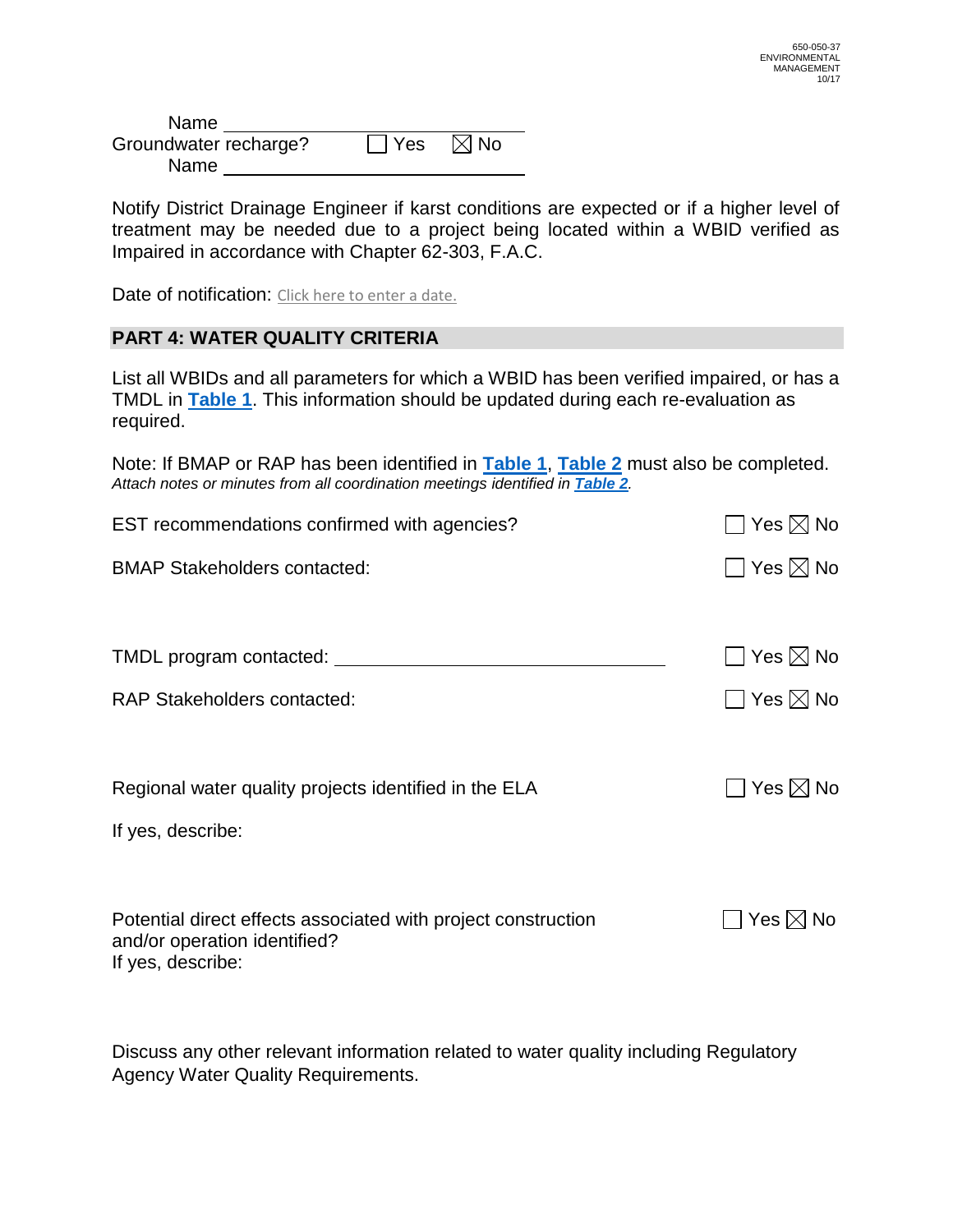# **PART 5: WQIE DOCUMENTATION**

- A. No involvement with water quality
- $\Box$  B. No water quality regulatory requirements apply.

 $\boxtimes$  C. Water quality regulatory requirements apply to this project (provide Evaluator's information below). Water quality and stormwater issues will be mitigated through compliance with the design requirements of authorized regulatory agencies.

 $\Box$  D. EPA Ground/Drinking Water Branch review required.  $\Box$  Yes  $\Box$  No Concurrence received?  $\Box$  Yes  $\Box$  No

If Yes, Date of EPA Concurrence: Click here to enter a date. *Attach the concurrence letter*

The environmental review, consultation, and other actions required by applicable federal environmental laws for this project are being, or have been, carried out by FDOT pursuant to 23 U.S.C. § 327 and a Memorandum of Understanding dated December 14, 2016 and executed by FHWA and FDOT.

| Evaluator Name (print): Frank Fu |                                |                                          |  |  |  |  |
|----------------------------------|--------------------------------|------------------------------------------|--|--|--|--|
| <b>Title:Drainage Engineer</b>   |                                |                                          |  |  |  |  |
| Signature:                       | Xiaoyu Fu<br>No 49940          | <b>Date:</b> Click here to enter a date. |  |  |  |  |
|                                  | 2020.05.07<br>15:05:52 -04'00' |                                          |  |  |  |  |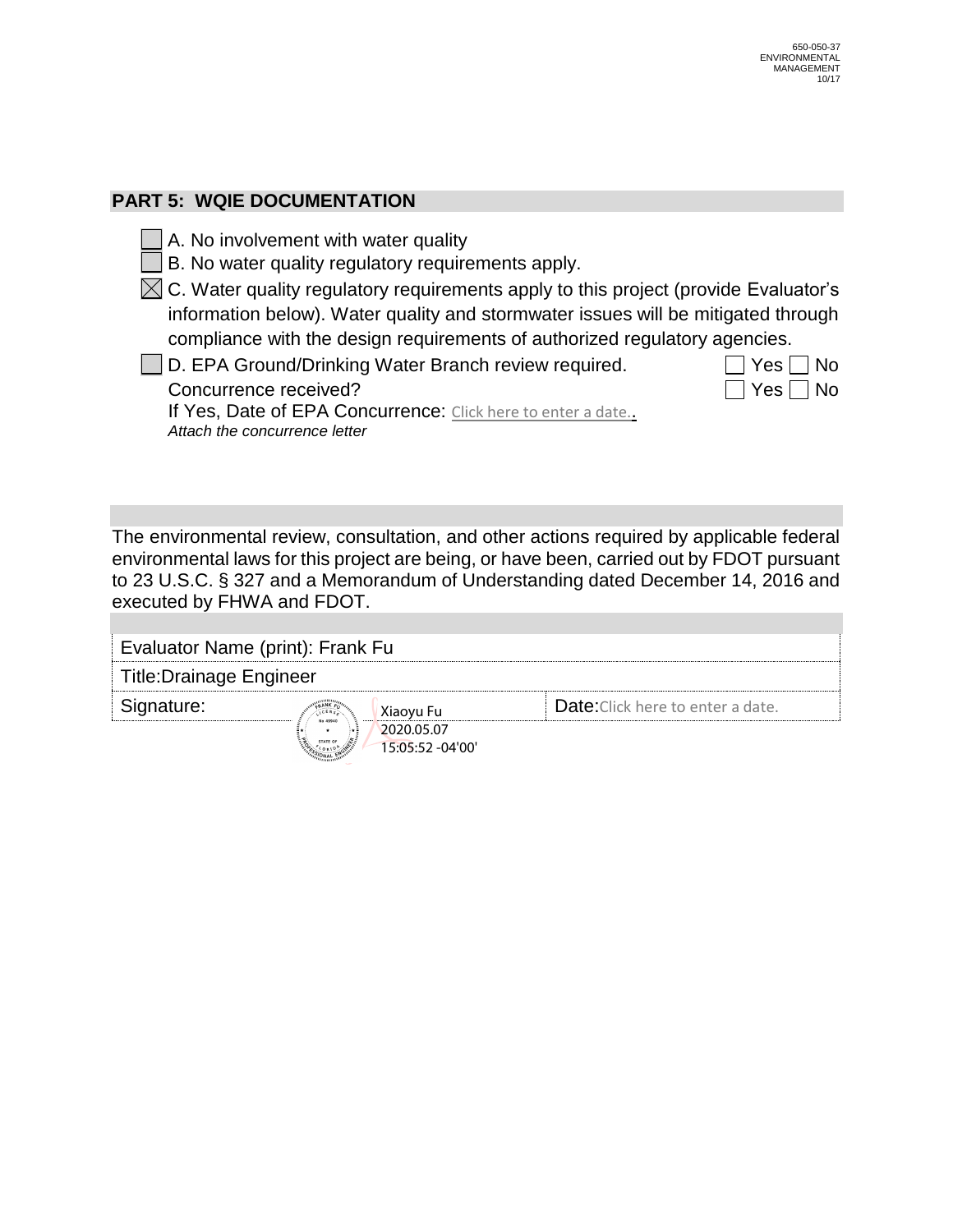# <span id="page-3-1"></span>**Table 1: Water Quality Criteria**

<span id="page-3-0"></span>

| <b>Receiving</b><br>Waterbody<br><b>Name</b><br>(list all<br>that apply) | <b>FDEP</b><br>Group<br><b>Number</b><br><b>Name</b> | WBID(s)<br><b>Numbers</b> | <b>Classification</b><br>(I, II, III, IIIL, IV, V) | <b>Special</b><br>Designations* | <b>NNC</b><br>limits**                    | <b>Verified</b><br><b>Impaired</b><br>(Y/N) | <b>TMDL</b><br>(Y/N) | <b>Pollutants of</b><br>concern | BMAP,<br><b>RA Plan</b><br>or<br><b>SSAC</b> |
|--------------------------------------------------------------------------|------------------------------------------------------|---------------------------|----------------------------------------------------|---------------------------------|-------------------------------------------|---------------------------------------------|----------------------|---------------------------------|----------------------------------------------|
| <b>East Lake</b><br><b>Tohopekal</b><br>iga Drain                        | <b>Kissim</b><br>mee<br>River                        | 3172C                     | 3                                                  | N/A                             | <b>TN 1.54</b><br>mg/l<br>TP 0.12<br>mg/l | <b>Yes</b>                                  | No                   | <b>Nutrients</b>                | N/A                                          |
|                                                                          |                                                      |                           |                                                    |                                 |                                           |                                             |                      |                                 |                                              |
|                                                                          |                                                      |                           |                                                    |                                 |                                           |                                             |                      |                                 |                                              |
|                                                                          |                                                      |                           |                                                    |                                 |                                           |                                             |                      |                                 |                                              |
|                                                                          |                                                      |                           |                                                    |                                 |                                           |                                             |                      |                                 |                                              |
|                                                                          |                                                      |                           |                                                    |                                 |                                           |                                             |                      |                                 |                                              |
|                                                                          |                                                      |                           |                                                    |                                 |                                           |                                             |                      |                                 |                                              |
|                                                                          |                                                      |                           |                                                    |                                 |                                           |                                             |                      |                                 |                                              |
|                                                                          |                                                      |                           |                                                    |                                 |                                           |                                             |                      |                                 |                                              |
|                                                                          |                                                      |                           |                                                    |                                 |                                           |                                             |                      |                                 |                                              |
|                                                                          |                                                      |                           |                                                    |                                 |                                           |                                             |                      |                                 |                                              |
|                                                                          |                                                      |                           |                                                    |                                 |                                           |                                             |                      |                                 |                                              |

**\* ONRW, OFW, Aquatic Preserve, Wild and Scenic River, Special Water, SWIM Area, Local Comp Plan, MS4 Area, Other**

**\*\* Lakes, Spring vents, Streams, Estuaries**

**Note: If BMAP or RAP has been identified in [Table 1,](#page-3-1) [Table 2](#page-4-1) must also be completed.**